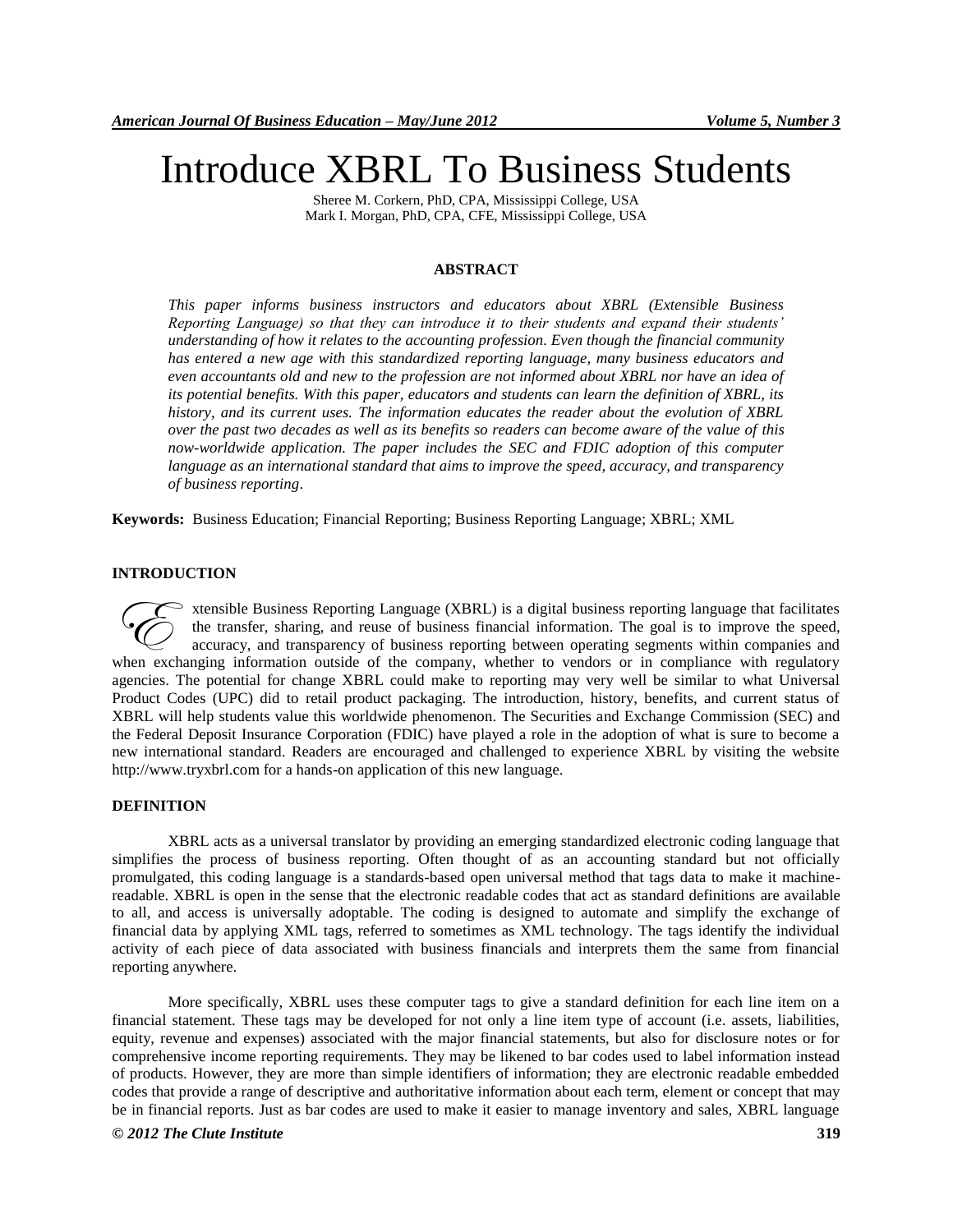makes it easy and consistent to prepare, publish, exchange, and analyze the financial information of companies. Each item tagged in a financial report tells standard software what the item represents and how it relates to other items. The content within each line item remains the same, but the data becomes much easier to import and export to a diverse set of information consumers, thus enhancing communication along the business supply chain.<sup>1</sup>

The standardization of these tags is making financials more readable and understandable for all developing software applications. The XBRL format eliminates the need for transcribing data from one application to another because the data is independent of the computer application with which it was created. This brings consistency of recognition, of categorization and of classification to each financial item and helps to accommodate existing accounting standards electronically. Broad use of XBRL could allow users to analyze and compare hundreds of companies anywhere in the world in an instant. Predictably, XBRL can influence the global accounting profession by creating a very structured and rational approach to the setting of accounting standards that ultimately must be understood by computer software universally.

Once the financial information is in the XBRL format, the information can be sorted and rendered into different forms such as an annual report, a tax return, or an SEC filing. Recognizing each individual item in such detail enables its identification. This offers another incentive for standardization because the items must be consistently identified regardless of national and international discord in reporting standards, differing languages, or contradicting accounting and auditing terminology. The tagged line item includes a considerable amount of contextual information. Examples of information included in the tagged item may be the company name, the accounting period, the currency type, or the account type. These XBRL tags are included in a dictionary providing a standard definition, which is commonly called taxonomy. Formatting the financial data with XBRL tags has the potential to cancel the indecision associated with determining whether an item reported by Company A is the same as that same item reported by Company B.

More specifically, taxonomies are standardized lists of accounting terms, relationships, and business rules that are used to identify and locate each item in the financial statements. At present each country already has or is in the process of developing a taxonomy to reflect its own accounting rules and regulations, and the International Accounting Standards Board is developing the international taxonomy. Taxonomies of this kind are often compared with a standard chart of accounts for the accounting profession but are much more extensive. They are vast libraries of line tags used to map a harmonized internal chart of accounts to common terms used externally.

The first published taxonomy for financial reporting of commercial and industrial companies under U.S. Generally Accepted Accounting Principles (GAAP) was released July 31, 2000. Today there are approximately 13,000 GAAP–approved terms for use in tagging financial data in the U.S. Once the XBRL tags are mapped for a particular company's financial statements, the template can be reused for subsequent filings. These templates do away with the need for time-consuming interpretations and conversions because the company only has to tag its data once. XBRL is also extensible, allowing it to be customized for a unique industry. For example, if a company has data to communicate that does not meet an established XBRL taxonomy definition; the company may create a custom tag for that data item.

#### **STANDARDIZATION OF EXCHANGING DATA**

The accounting profession has used different mechanisms for exchanging data throughout its history. The accession of the computer and then evolution of information technology has continued to change the way accountants exchange and present financial information, a process commonly referred to as business reporting. The result has been the development of a mix of software solutions with electronic spreadsheets and word processing programs used routinely and traditionally now to produce financial reports. As the global economy has expanded, the demand for the manipulation and transference of financial data has become more intense. This pressure compelled the production of differing types of software and systems that could batch and sort data more easily and quickly. Often the differing sources of information would require multiple learning curves for personnel and

 $\overline{a}$ 

<sup>1</sup> Farewell, Stephanie M. (Spring 2006). *An Introduction to XBRL Through the Use of Research and Technical Assignments*. Volume 20 (1).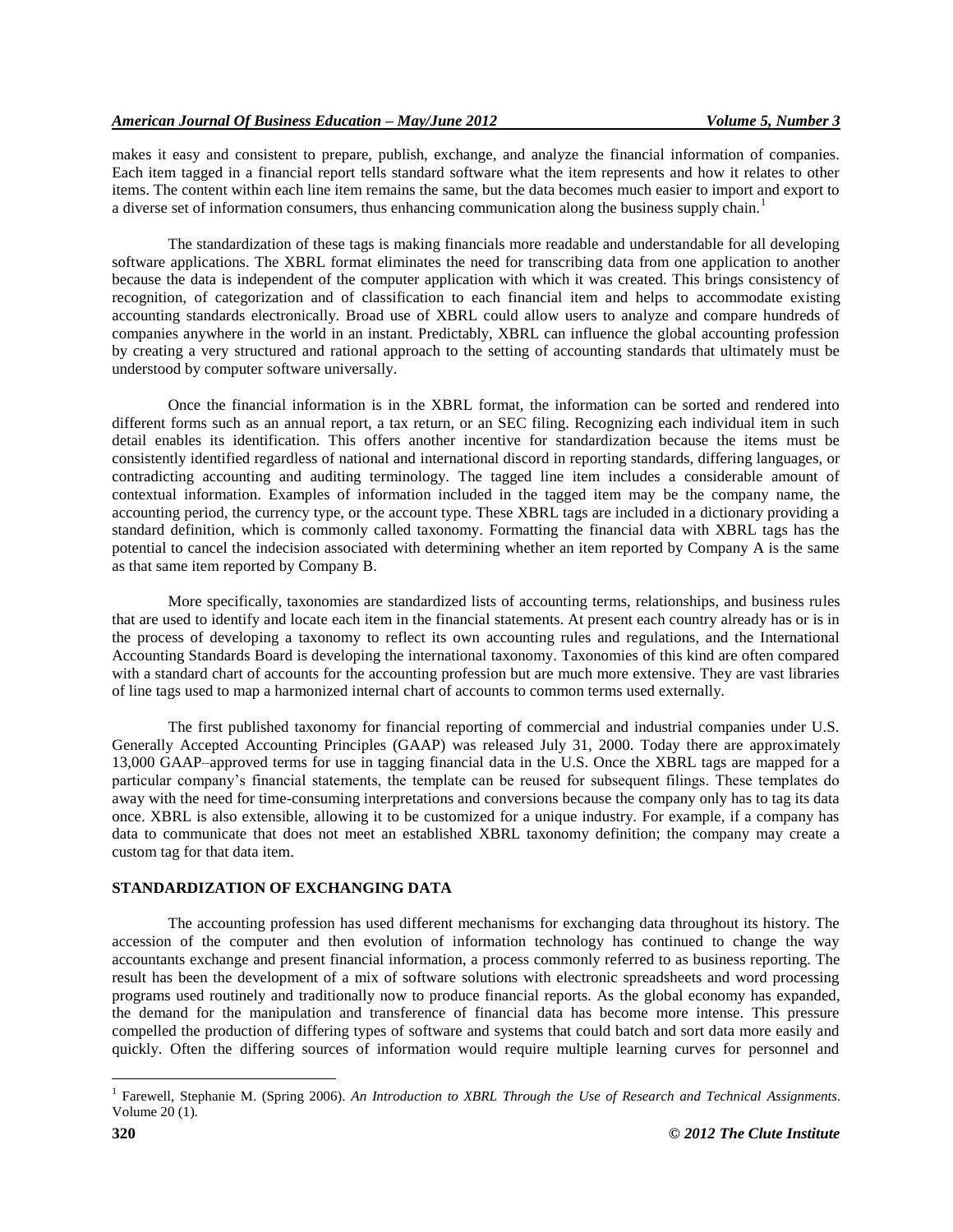cumbersome rekeying of data between systems in order to analyze and/or review financial reports. Adding to this frustration was the perceived ease of movement of information over the internet that intensified the requirement that data be sent to regulatory agencies in various formats. Companies' reports were often made in American Standard Code for Information Interchange (ASCII) or HyperText Markup Language (HTML) format. These formats had been designed to enhance reading with human eyes, but they are not as computer readable and discernible as XBRL. The industry needed a standardization of data production that would augment exchange and dissemination more efficiently and avoid duplication of efforts. Few have shown as much promise as the emergence of XBRL.

Charles Hoffman, CPA, developed a new idea for the distribution and exchange of business and financial information using an eXtensible Markup Language (XML) for financial reporting. In 1998 he presented a prototype to the American Institute of Certified Public Accountants (AICPA). The AICPA saw the potential of XML-based financial statements if adopted as a global standard and agreed to fund the effort to develop the idea further. Shortly thereafter, a steering committee was formed, and at its first meeting in October 1999, development began on the first XBRL taxonomy. XBRL was derived from the XML standard format. A taxonomy is a technique of classification into ordered categories those like and similar financial accounting statement components. The committee then held the first press conference in April 2000 to introduce the new brand: XBRL. The steering committee then released the first guidance named XBRL Specification 1.0 for financial statements for the commercial and industrial sectors in the United States the following July and announced the formation of an international organization for global expansion and adoption of XBRL. In February of the next year, 2001, representatives from 10 countries attended the first XBRL international conference. International representatives met again in June and October with increasing participation and stronger attendance. In the October conference, XBRL jurisdictions were formed in an attempt to support neighbor development of XBRL in many countries and regions.<sup>2</sup>

A flurry of XBRL initiatives began as a result of the marked interest and potential uses seen in XBRL. A consortium of governmental and corporate entities took notice and committed time and effort. In December 2001, this new computer reporting language was tested by the banking industry in the United States with Bank of America successfully piloting XBRL using real client information. In Australia in February 2002, the Prudential Regulatory Agency was the first bank regulator to overhaul data collection from 11,000 super funds, insurers and banks regularly required to report. In March 2002 technology giant Microsoft was the first company to report its financials in XBRL.

The U.S. SEC established a voluntary program in 2005 for using XBRL to report financial information on their document collection system, Electronic Data Gathering Analysis and Retrieval (EDGAR). The three years that followed encouraged voluntary XBRL submissions. Mandatory requirements for using XBRL to report financial information to EDGAR began phasing in June 2009 and now, as of filing periods ending on or after June 15, 2011, all public companies are required to submit financial statement documents in XBRL format to the SEC.

#### **BENEFITS**

 $\overline{a}$ 

XBRL offers benefits to companies, investors, analysts, financial institutions, regulators, and all users of business information by greatly increasing the effectiveness and efficiency of the recording and transferring of financial data. The XBRL format reduces the chance of error within the data and allows easier exchange of data, which ultimately will improve the transparency of financial information. Users will have the ability to access financial information more quickly and will not have to linger over a lengthy financial report to find specific types of information. XBRL facilitates the reuse of information and reduces the need for redundant data entry. Also, and most importantly, the format gives more users the power to access and analyze a particular company's performance and then contrast it to similar companies.

Financial information is now constantly bundled and reused for multiple purposes, both within the company and externally. XBRL provides information in a configuration that can satisfy all of the reporting requirements, eliminating the repetitive processes of rekeying and transferring the data to all destinations. XBRL can act as an automated extension of the company's accounting system without manual or repetitive effort and create a seamless transfer of business information.

 $^{2}$  http://www.xbrl.org.history-print.aspx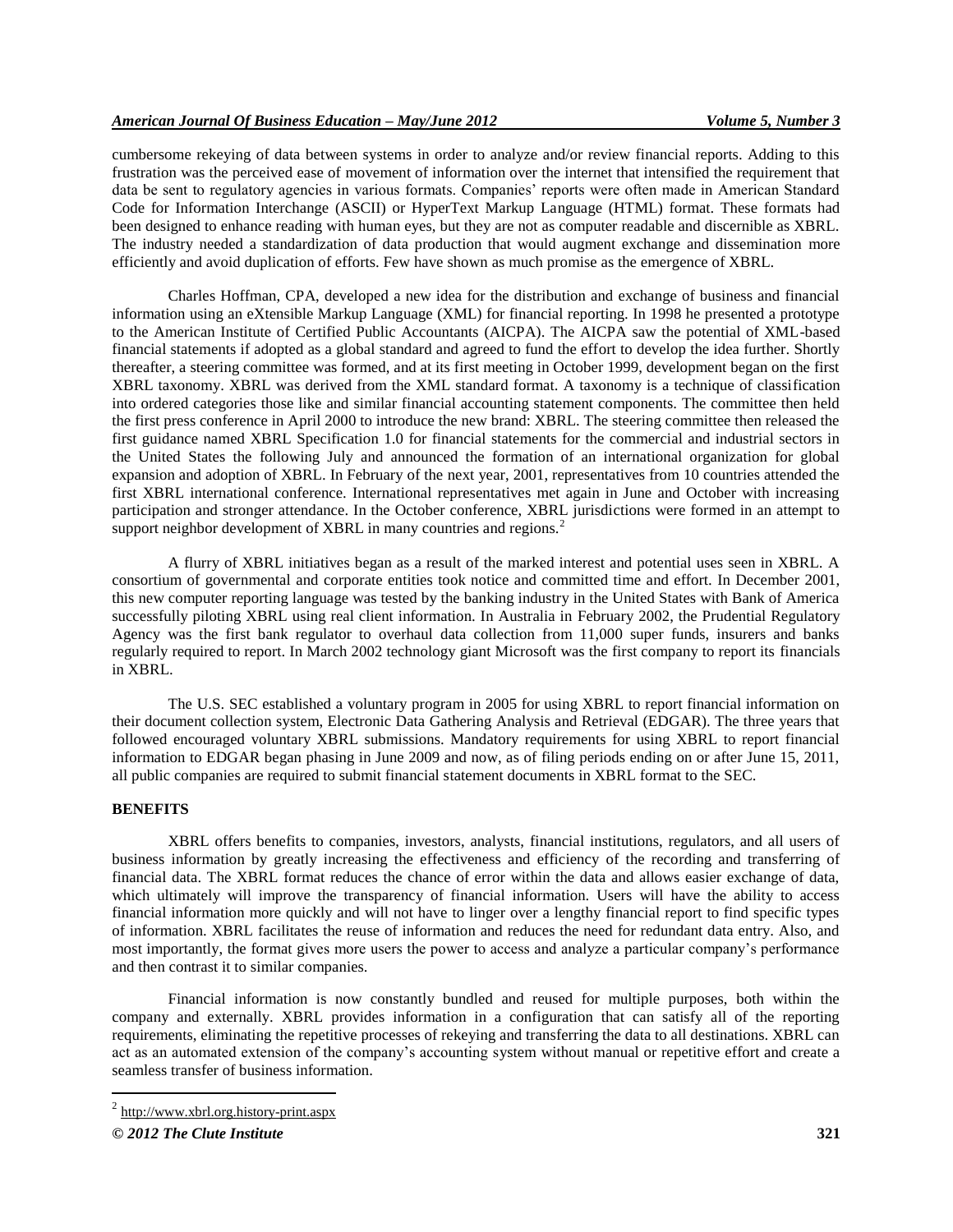XBRL also makes financial statements more searchable and comparable, thus making the indexing and searching of lengthy documents significantly easier. XBRL results in a seamless transfer of data between software packages without the need for costly interfaces and an easy transfer of data outside the organization. Traditionally, when financial numerals were reported to various internal and external users, such as the Internal Revenue Service, the SEC, the FDIC, as well as financial analysts, the recipients had to transfer each digit into their own specific analytical program. XBRL results in more time analyzing and using financial information and less time physically and manually processing data.

#### **CONCLUSION**

With the trend toward using more interactive data, XBRL is becoming ever more vital to the practice of accounting, both domestically and internationally, because it greatly improves access to and analysis of reported data. Because companies need to share information with one another in addition to sharing it with regulatory authorities, they are turning to XBRL to simplify and streamline this process. This increased demand has prompted the rise of third-party services that handle the entire process or offer software that applies the XBRL tags as part of an automated process. As a result, using XBRL is easier than ever.

Currently, XBRL International is composed of approximately 28 local jurisdictions including the United States, Australia, China, Germany, France, Japan, Spain, South Korea, Canada, and the United Kingdom. These local jurisdictions foster and contribute to the international development of XBRL. The implications of XBRL are far reaching, in that the computer language has the potential to someday aid in the effort to identify, access, and end the flow of money to terrorist networks. Financial institutions have always filed reports with the FBI to identify unusual transfers of funds and possible money laundering in paper. XBRL gives the FBI and other law enforcement the opportunity to offer a seamless and easy transfer of data between agencies and organizations. The retrieval and analysis process for them could become much more competent and less time-consuming by allowing them to respond more rapidly.

The SEC initiated a voluntary reporting program using XBRL starting in 2005. The agency has now posted final rules mandating XBRL for public companies over a three-year phase-in period. The first phase included all U.S. and foreign large accelerated filers that file in U.S. GAAP and have a public float of five billion or greater. These companies were required to provide XBRL financials, beginning with fiscal periods ending on or after June 15, 2009. The second phase included all other large accelerated filers reporting in U.S. GAAP, and these were required to comply with the mandate approximately a year later. The third and ongoing phase includes the remaining companies who file in U.S. GAAP and all foreign private issuers who file in International Financial Reporting Standards (IFRS). Additionally, each filer is required to post the XBRL documents on its Web site. The FDIC also requires companies to add XBRL tags to their financial filings, and more regulatory agencies are adopting this requirement. Congress has even begun introducing bills calling for the use of XBRL.

As more countries require XBRL as part of their regulations, they are also streamlining the submission process for companies. Instead of submitting multiple paper forms, companies can now submit a single XBRL document to the database. The relevant authorities can then access the information that they need from that database with a much smaller workforce than would be required to receive and process multiple paper forms. Ultimately XBRL will affect all companies that produce business reports to be used by different organizations.

#### **AUTHOR INFORMATION**

**Sheree M. Corkern** is an Assistant Professor of Accounting at Mississippi College University. Her research interests involve pedagogical issues and the practical issues that surround the accounting industry. She teaches courses in intermediate accounting, principles of accounting, and accounting information systems. Mailing address: is Mississippi College, School of Business, P.O. Box 4014, Clinton, MS 39058. E-mail: corkern@mc.edu

**Mark I. Morgan** is an Assistant Professor of Accounting at Mississippi College. His research interests include teaching methods for adult students, current trends in the accounting profession, and issues related to the study of fraud examination. He teaches auditing, graduate auditing, issues in accounting decision-making, fraud examination,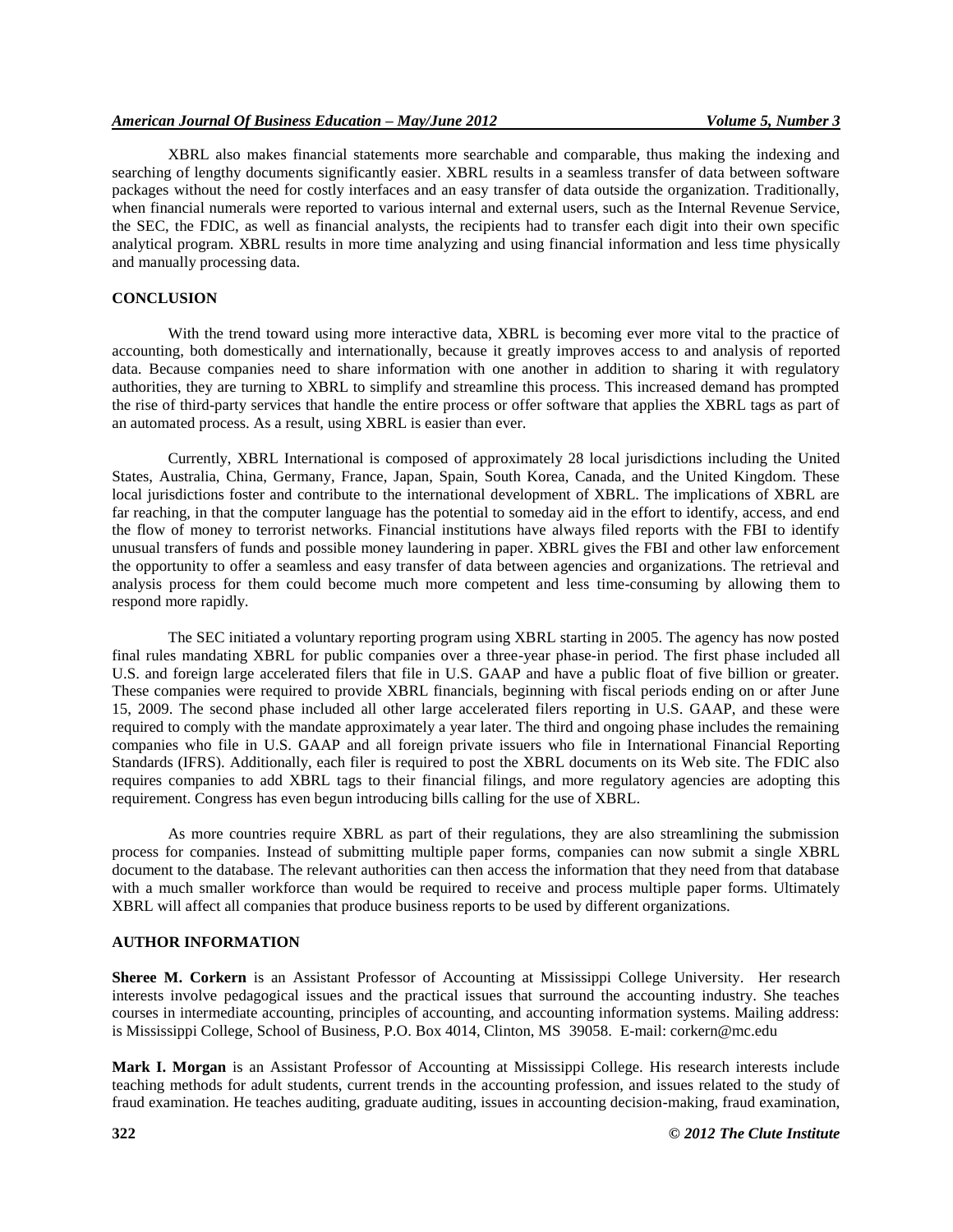and CPA review. Formerly a criminal investigator, he has considerable legal experience prosecuting fraudulent financial cases. Mailing address is Mississippi College, School of Business, P.O. Box 4014, Clinton, MS 39058. E-mail: morgan00@mc.edu. Corresponding author.

#### **REFERENCES**

- 1. American Institute of Certified Public Accountants. (2011). XBRL Update. Observations and Recommendations for XBRL Implementations for SEC Reporting in the U.S. Issued by the AICPA XBRL Assurance Task Force. Available on-line at: [http://www.aicpa.org/interestareas/frc/accountingfinancialreporting/xbrl/downloadabledocuments/xbrl%20](http://www.aicpa.org/interestareas/frc/accountingfinancialreporting/xbrl/downloadabledocuments/xbrl%20update_final.pdf) [update\\_final.pdf](http://www.aicpa.org/interestareas/frc/accountingfinancialreporting/xbrl/downloadabledocuments/xbrl%20update_final.pdf)
- 2. Bagranoff, N. A., Simkin, M. G., & Norman, C. S. (2005) *Core Concepts of Accounting Information Systems*. Hoboken, N.J.: John Wiley & Sons.
- 3. Baldwin, A. A., Brown, C.E., & Trinkle, B.S. (2006). XBRL: An Impacts Framework and Research Challenge. *Journal of Emerging Technologies in Accounting, 3, 97-116.*
- 4. Farewell, S. M. (2006). An Introduction to XBRL through the Use of Research and Technical Assignments. *Journal of Information Systems: 20, 161-185.*
- 5. Financial Accounting Foundation. 2011. 2011 U.S. GAAP Financial Reporting Taxonomy Adopted and Supported by SEC Effective February 28, 2011. Available on-line at: [http://www.accountingfoundation.org/cs/ContentServer?c=FAFContent\\_C&pagename=Foundation/FAFCo](http://www.accountingfoundation.org/cs/ContentServer?c=FAFContent_C&pagename=Foundation/FAFContent_C/FAFNewsPage&cid=1176158284334) [ntent\\_C/FAFNewsPage&cid=1176158284334](http://www.accountingfoundation.org/cs/ContentServer?c=FAFContent_C&pagename=Foundation/FAFContent_C/FAFNewsPage&cid=1176158284334)
- 6. Hall, J. A. (2011). *Accounting information systems.* Mason, OH: Cengage Learning.
- 7. Holt, O. (2007) Is XBRL the Answer To The Accountant's Red Tape Burden? *Accountancy Ireland*, 39, 38-41.
- 8. Kull, J.L., Miller, L. E., Clair, J. A. & Savage, M. (2007). Interactive Data XBRL: A Revolutionary Idea. *Journal of Government Financial Management,* 10-14.
- 9. US Securities and Exchange Commission. 2011. *Interactive Data to Improve Financial Reporting.*  Accessed December 7, 2011. Available on-line at:<http://www.sec.gov/rules/final/2009/33-9002.pdf>
- 10. XBRL.org. available at: http://www.xbrl.org/